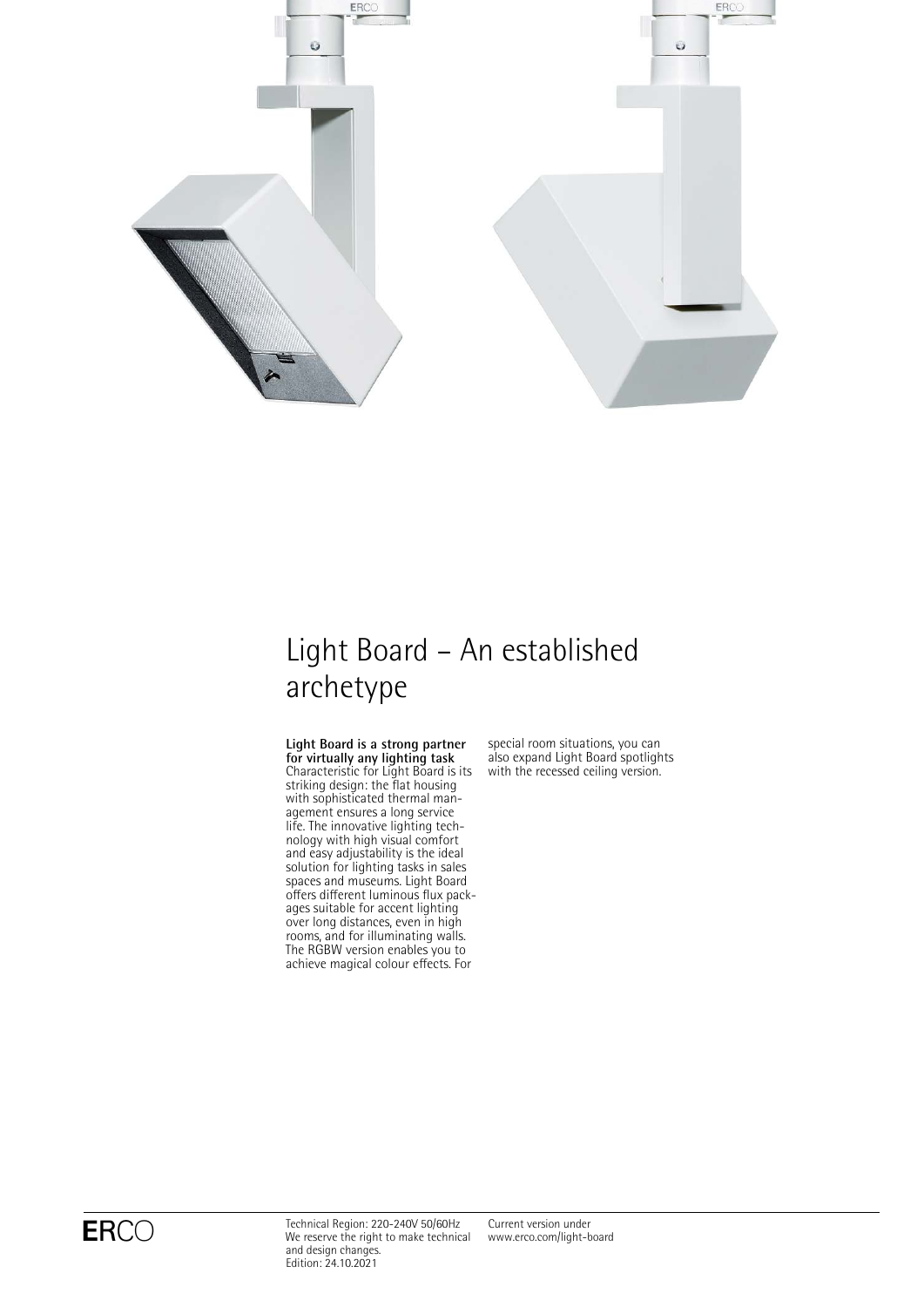**Light Board** for track 220-240V



#### **Structure and characteristics**

The features described here are typical of products in this range. Special ver-sions may offer additional or varying features. A comprehensive description of the features of individual products can be found on our website.

- **1 ERCO Spherolit lens**<br>
 Light distributions: narrow spot, spot,<br>
flood, wide flood, extra wide flood,<br>
oval flood or wallwash – Oval flood adjustable through 90°
- **2 ERCO LED-module**
- High-power LEDs: warm white (2700K or 3000K), neutral white (3500K or 4000K) or RGBW Collimating lens made of optical
- polymer – RGBW with highly reflective colour mixer

- **3 Housing and bracket** White (RAL9002), black or silver
- Cast aluminium, powder-coated<br>– 0°-90° tilt
- 0°-90° tilt – Bracket on adapter rotatable through 360°

**Variants on request** – Housing: 10,000 further colours Please contact your ERCO consultant.

 $-$  Internal wiring<br> $-$  Front cover: no

# – Front cover: polymer, black

- **4 Control gear** Switchable, phase dimmable+On-board Dim, DALI dimmable or
- Casambi Bluetooth Phase dimmable + On-board Dim version: Dimming with external dimmers (trailing edge) possible and rotary control for brightness control on the luminaire
- **5 ERCO 3-circuit adapter or ERCO DALI adapter**



Design and application: [www.erco.com/light-board](http://www.erco.com/light-board)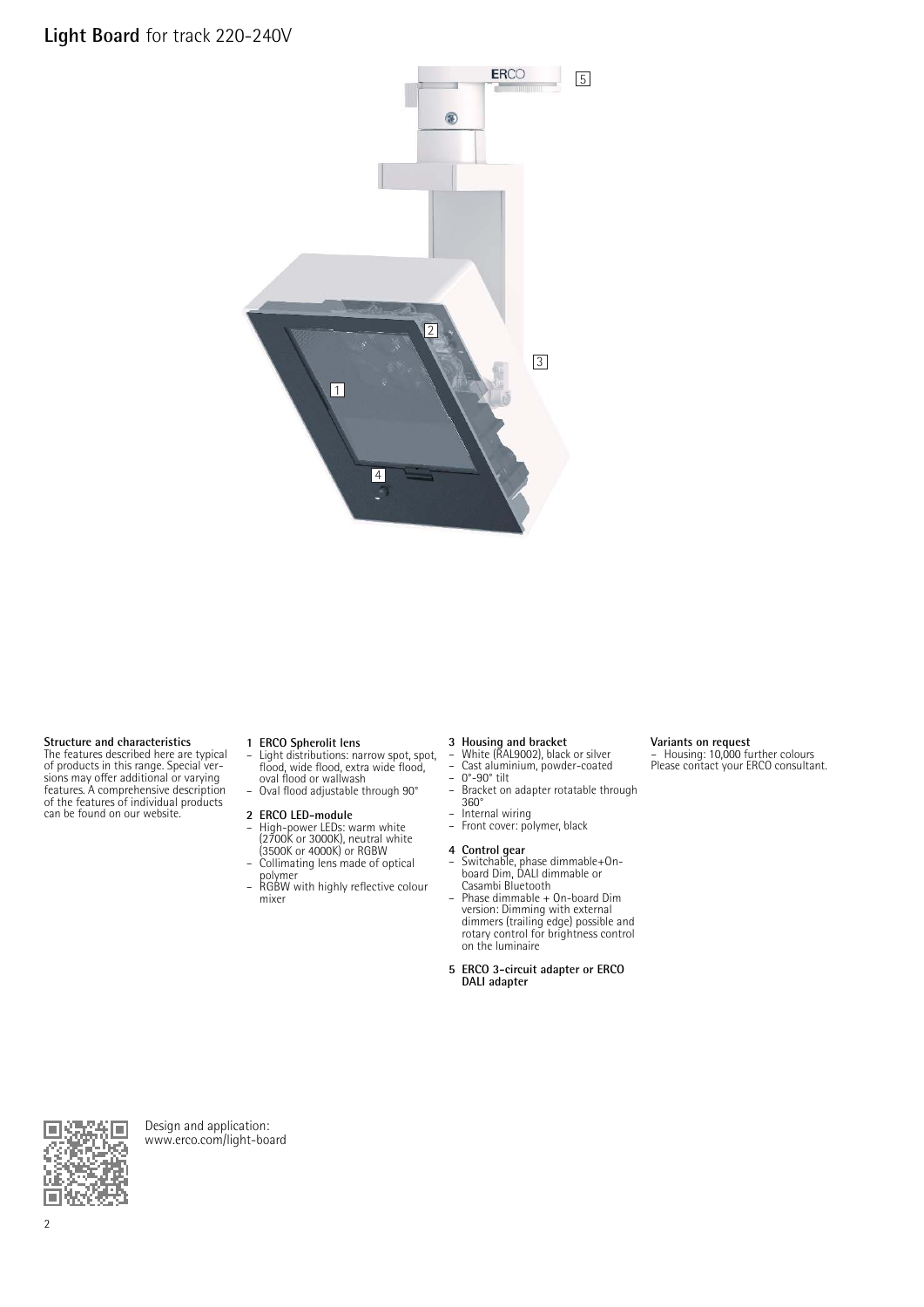# **Light Board** for track 220-240V



**Large lumen packages for very high illuminances**

The attention of the viewer can be focused via contrasting accents. ERCO has high-performance luminaires with large lumen packages in its range for this purpose.



**Coloured light**

Using coloured light, the environment can be designed and transformed with either subtle or dramatic contrasts. LEDs enable you to generate coloured light very efficiently and flexibly.



**Small luminaire dimensions**

Small luminaires are discreet and place the focus on the light itself. Compact luminaire dimensions are particularly advantageous with small rooms.

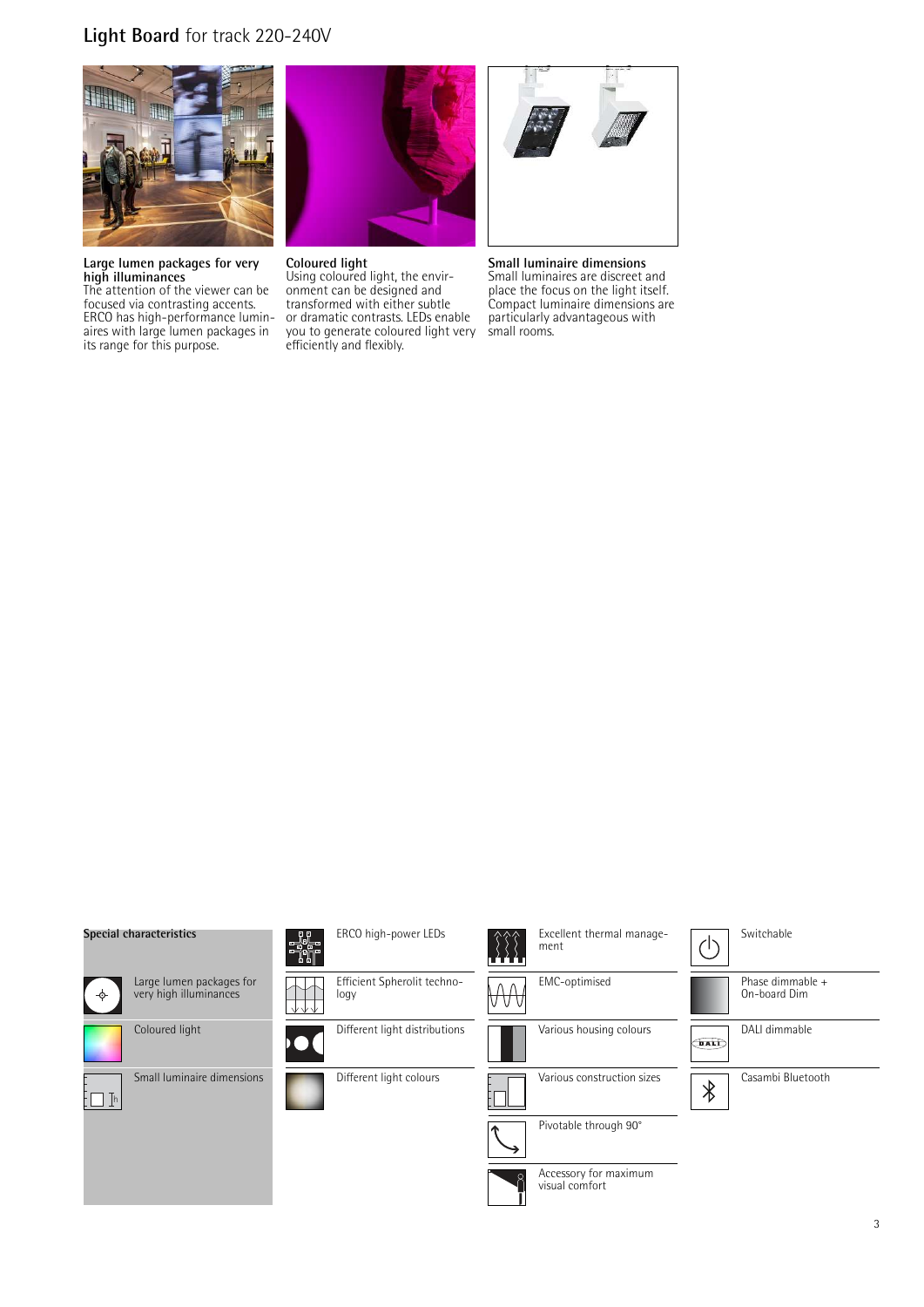# **Light Board** for track 220-240V – Luminaire arrangement

### **Spotlights**

Narrow spot, Spot, Flood

![](_page_3_Figure_3.jpeg)

**Floodlights** Wide flood, Extra wide flood, Oval flood

**Lens wallwashers** Wallwash

![](_page_3_Picture_7.jpeg)

![](_page_3_Figure_8.jpeg)

### **Accentuation**

Light Board spotlights accentuate artwork, products and architectural details effectively. The ideal angle of tilt  $(\alpha)$  for this is around 30°. The object is modelled without distorting the effect as a result of excessive shadowing. It also prevents shadows cast by the observer.

Arrangement:  $\alpha = 30^{\circ}$ 

### **Washlighting**

The ideal angle of tilt  $(\alpha)$  for floodlighting objects with a long, square shape, e.g. pictures, sculptures or merchandise displays, is around 30°.

Arrangement:  $\alpha = 30^\circ$ 

### **Wallwashing**

For uniform vertical illuminance, the distance (a) of Light Board lens wallwashers from the wall should be around one third of the room height (h). This results in an angle<br>of tilt (α) of approx. 35°.

Arrangement:  $a = 1/3 \times h$  or  $\alpha = 35^{\circ}$ 

For good longitudinal uniformity, the spacing (d) of Light Board lens wallwashers may be up to 1.2 times the offset from the wall (a).

Arrangement: d ≤ 1.2 x a

The optimal wall offset and luminaire spacing for each product are indicated in the wallwasher tables in the catalogue and the product data sheets.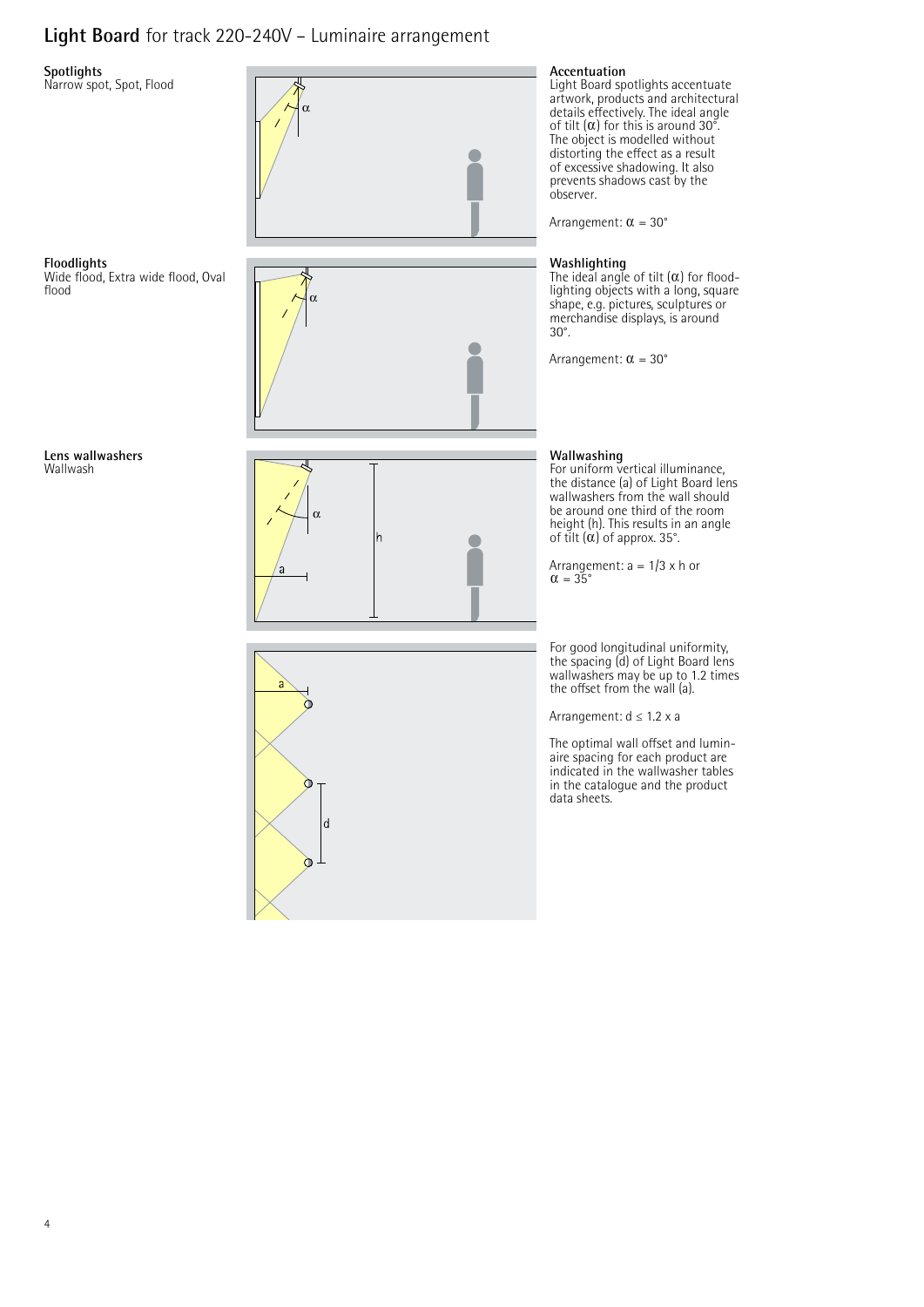Museo de Arte<br>Moderno de<br>Buenos Aires,<br>Buenos Aires,<br>Architecture:<br>Estudio M/SG/S/<br>SS + Arq. Matias<br>Ragonese, Buenos<br>Aires. Exhibition<br>design: Equipo<br>Lighting design:<br>Francisco Meilan –<br>GNBA Consultores.<br>Photography:<br>Edgar

![](_page_4_Picture_1.jpeg)

![](_page_4_Picture_2.jpeg)

Musée de la Romanité, Nîmes. Architecture: Agence 2Portzam-parc, Paris. Lighting design: Lightec; Agence Sephanie Daniel, Bet Choulet. Pho-tography: Clément Guillaume, Paris.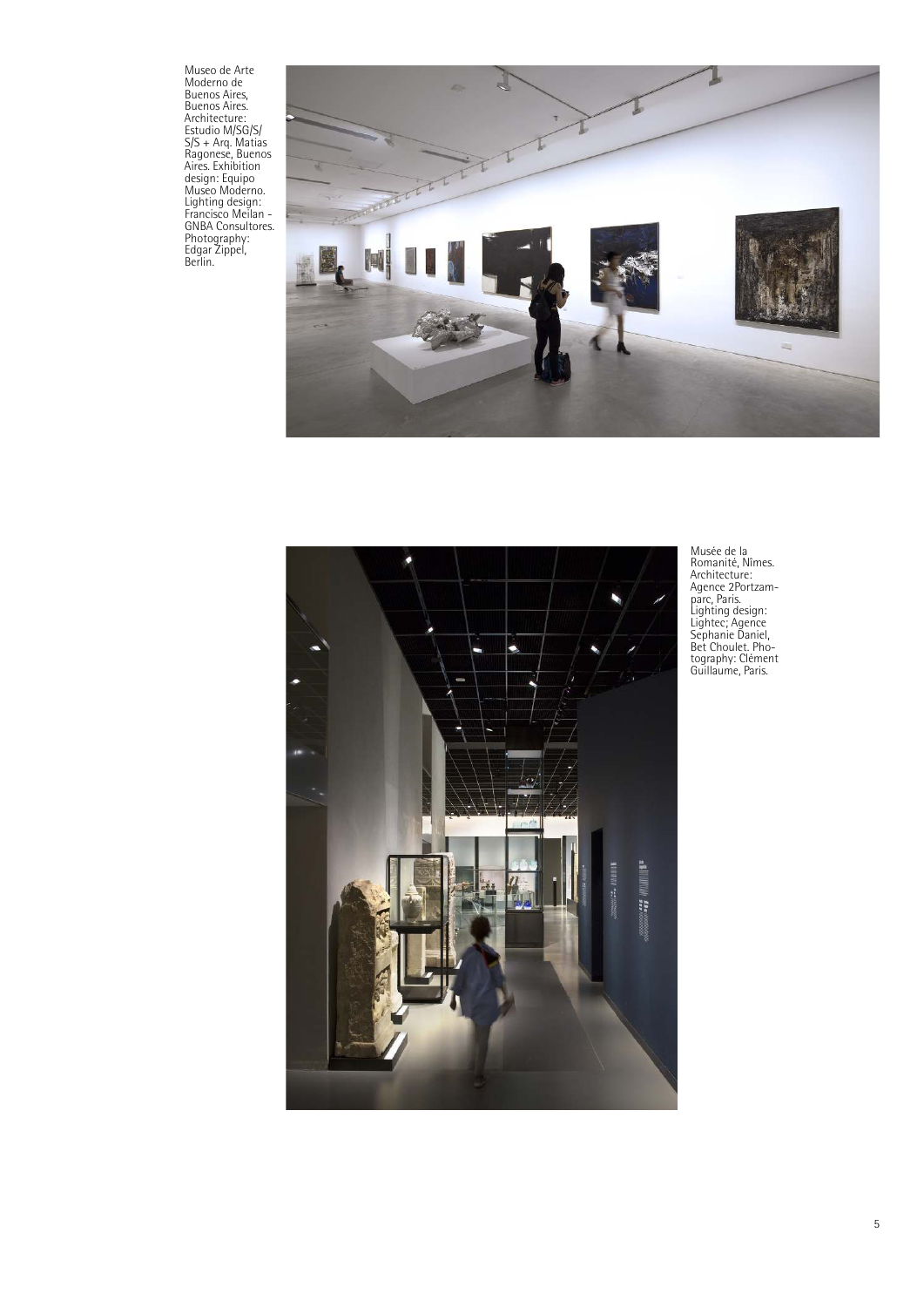# **Light Board** for track 220-240V

![](_page_5_Figure_1.jpeg)

**Accessories**

| Lenses |
|--------|
| Snoots |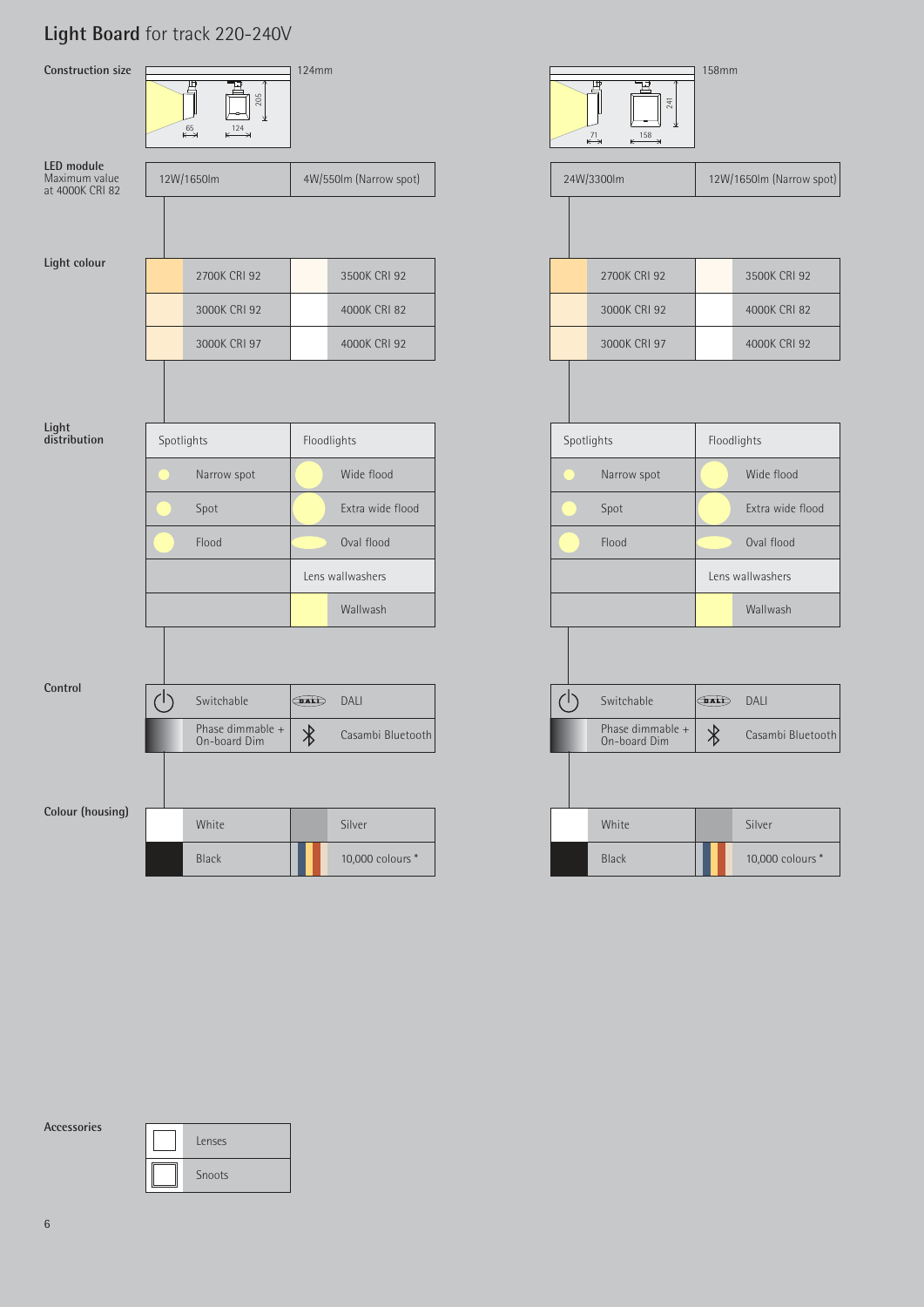![](_page_6_Figure_0.jpeg)

\* available on request

Article numbers and planning data: www.erco.com/012364

Design and application: www.erco.com/light-board

![](_page_6_Picture_4.jpeg)